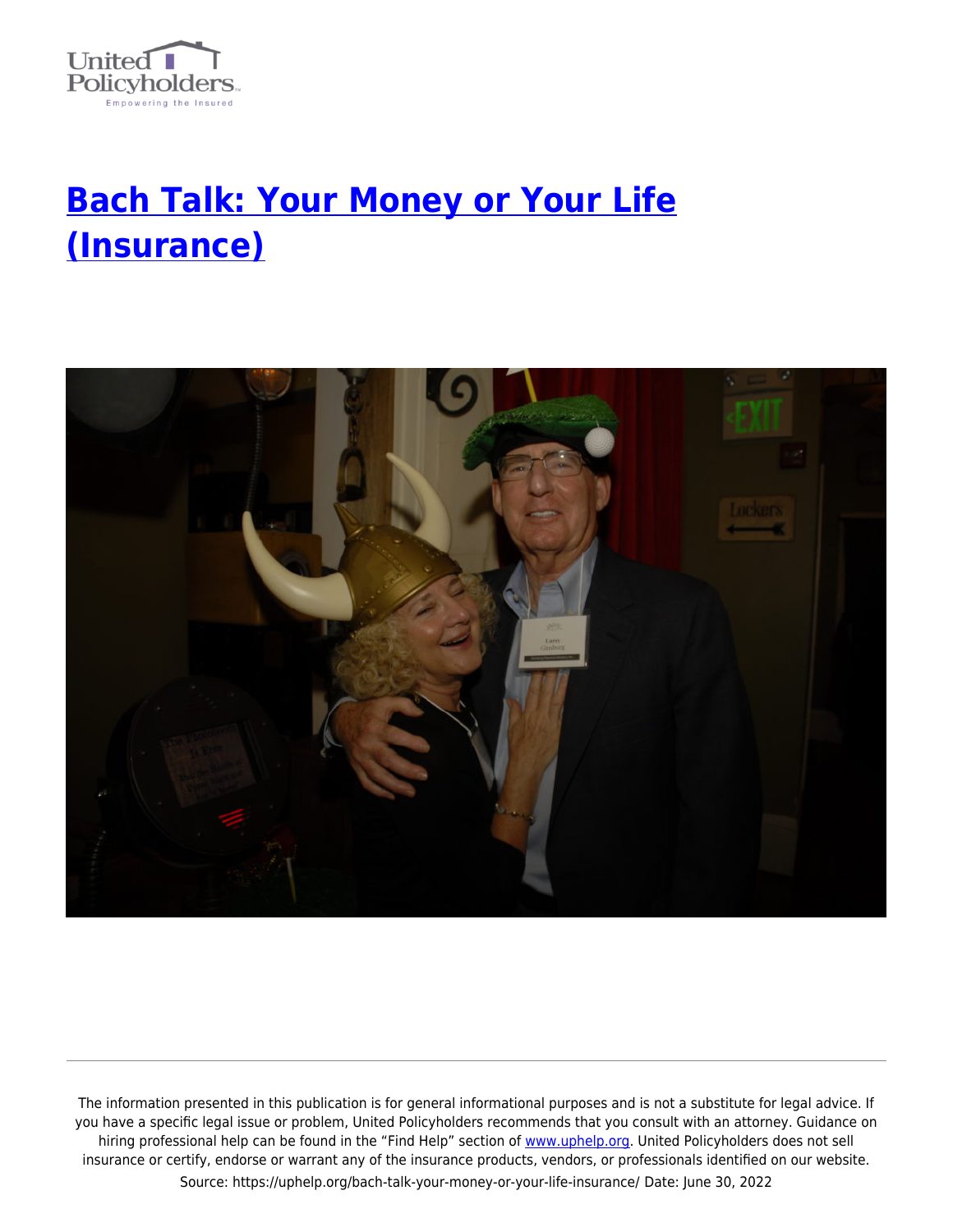

Certified Financial Planner and former UP Board member Larry Ginsburg enjoying life

As with all types of insurance, you have choices to make when shopping for life insurance. If you're in the market for life insurance, rates are the [lowest they've been in 20 years.](https://www.moneyunder30.com/life-insurance-rates-are-the-lowest-theyve-been-in-20-years)

That is probably because fewer and [fewer employers offer it as an employee benefit,](https://insurance-forums.com/employee-benefits/group-life/less-than-half-of-employers-offer-life-insurance-as-a-benefit/) which means insurers have to aggressively compete for your business. But like any other insurance, United Policyholders strongly encourages you to look beyond the immediate premium pricetag and consider both benefits and your future premiums.

Naturally, you want to consider your age, health, and family circumstances as you make your decision, but you should also educate yourself about different [coverage options available](https://uphelp.org/long-story-short/). And, things can change rapidly in the insurance market, so before you purchase a policy ask an experienced insurance advisor about any new developments. [Picking a trustworthy and savvy financial advisor or insurance agent is](https://uphelp.org/buying-tips/picking-a-good-insurance-agent-or-broker/) [just as important as picking the right insurance company or policy.](https://uphelp.org/buying-tips/picking-a-good-insurance-agent-or-broker/) Life insurance products pay varying sales commissions to agents; the more complicated products tend to pay higher commissions than plain vanilla term life insurance. That makes it extra important to work with an advisor/agent that you can trust to steer you to the option that's best for your situation, and who won't be influenced by the possibility of a lucrative commission. Agents have the right to earn a fair commission, but their recommendation to a customer is supposed to be in the *customer's best interest*, not theirs.

Life insurance for some consumers is a time-bounded consideration (e.g., until kids are out of the house, or until retirement). Because of the expense and fees associated with "permanent" or "whole" life insurance, Senior Advisor and Principal [Norman Boone](https://uphelp.org/persons/norman-m-boone-mba-cfp/) of Private Ocean financial planning firm advises that term life insurance (life insurance that ends after a set period of time) is a better option. Term life insurance can provide security for heirs, and then may no longer be needed when other forms of retirement and savings are available.

Conversely, whole life insurance can sometimes be used as an *[investment option](https://www.valuepenguin.com/life-insurance/whole-life-insurance-good-investment)*, if you decide to take out a loan or partial withdrawal. You can also purchase life insurance that includes a [long-term care rider,](https://uphelp.org/long-story-short/) which can be pricey but a good option for future healthcare needs. Amy Corbett of Northwestern Mutual

The information presented in this publication is for general informational purposes and is not a substitute for legal advice. If you have a specific legal issue or problem, United Policyholders recommends that you consult with an attorney. Guidance on hiring professional help can be found in the "Find Help" section of [www.uphelp.org.](http://www.uphelp.org/) United Policyholders does not sell insurance or certify, endorse or warrant any of the insurance products, vendors, or professionals identified on our website. Source: https://uphelp.org/bach-talk-your-money-or-your-life-insurance/ Date: June 30, 2022